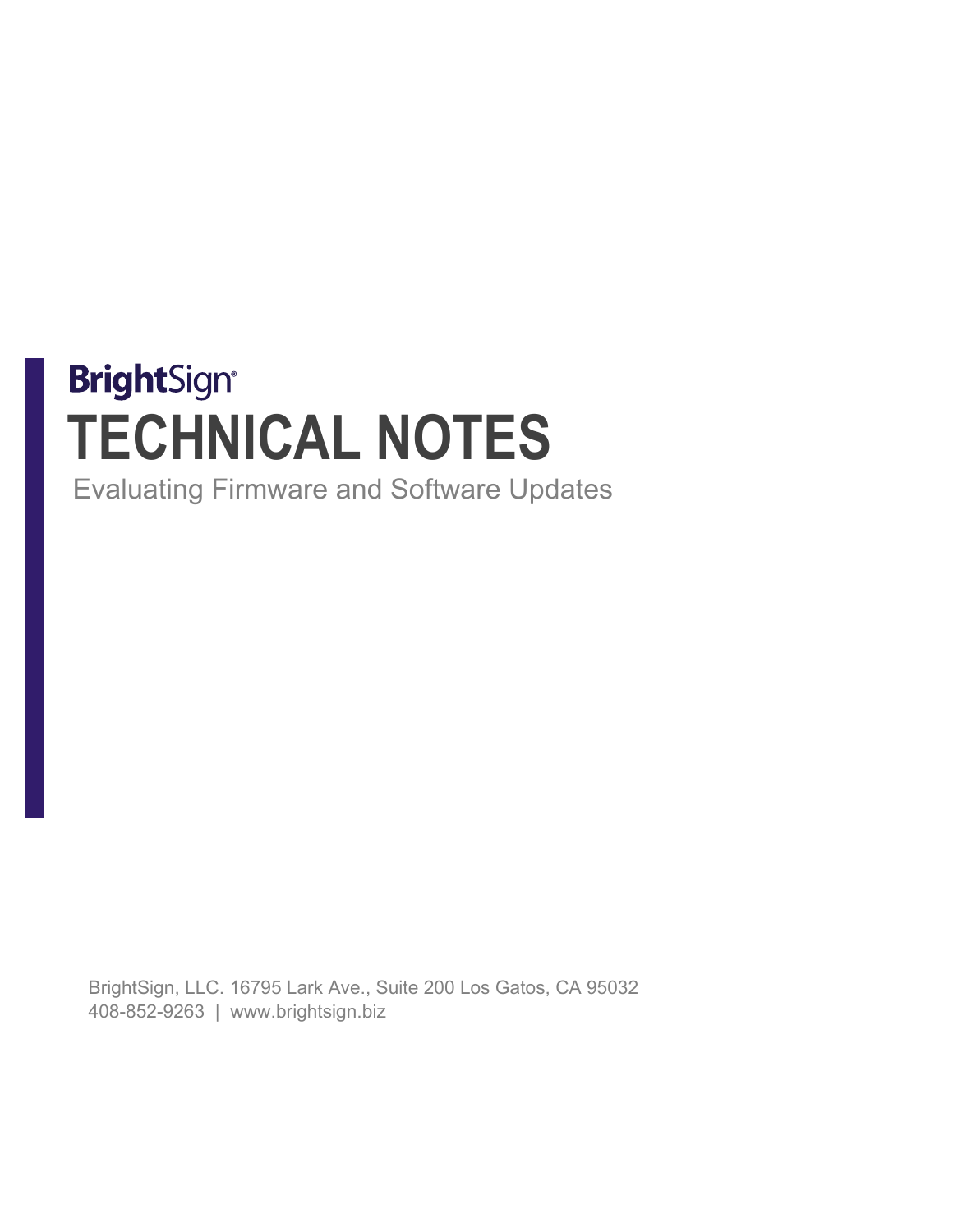## **INTRODUCTION**

We frequently release new versions of BrightSign player firmware and BrightAuthor software to expand the feature set of the players and fix important bugs in the software. It might seem essentail to keep your firmware and software up to date. However, bug fixes usually address specific features or configurations and are, therefore, not essential for overall system stability; likewise, new features may not be applicable to your current digital signage setup.

If you have a distributed signage system that cannot be updated remotely, frequently updating the players may be taxing on your time and resources. Furthermore, since updates might have unpredictable effects on your presentation setup, we recommend testing new versions in a demo/lab environment before going live with them.

In other words, you shouldn't update to a new version unless it is completely necessary. This tech note will help you determine if an update is worth your time and will guide you through the firmware and software updpate process.

#### Technical Notes 1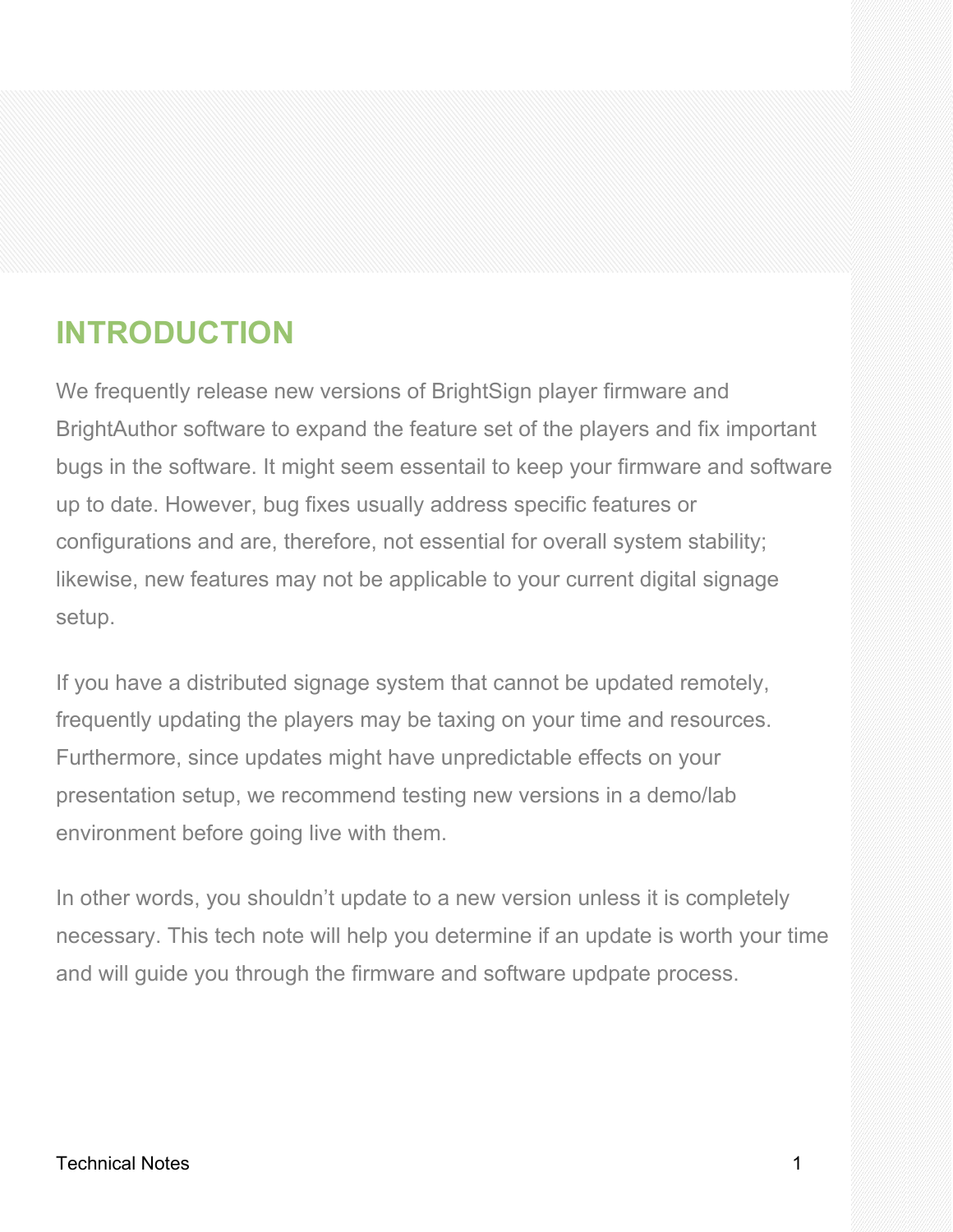### **Finding and Using Release Notes**

Each firmware and software update file comes bundled with a PDF file containing release notes. You can also find the PDF next to the **Download Now** button on the **Software Downloads** page. These release notes can help you determine whether any of the updates in the release are important enough to warrant an upgrade. Each release notes document is divided into New Features, Bug Fixes, and Improvements:

- **New Features** are completely new pieces of functionality that have been added to the firmware or software. Please note that some new firmware features may only be available through custom scripts, not BrightAuthor. They may become available through BrightAuthor at a later time.
- **Bug Fixes** are resolutions to issues in the firmware or software. We only announce fixes for problems that are found in public releases of firmware or software.
- **Improvements** are changes made to existing features meant to improve ease of use or increase accessibility.

#### **Pairing Firmware and Software Updates**

It may seem difficult to determine whether a certain BrightAuthor version will work with a certain newer or older version of firmware (or vice versa). However, you can use these two rules to determine if your firmware/software combination will work:

- A. **Old versions of BrightAuthor are compatible with new versions of firmware**: This means that you can update the firmware on your players even if you don't want to republish the presentation using a new version of BrightAuthor.
- B. **Old versions of firmware are incompatible with new versions of BrightAuthor**: The BrightAuthor presentation files that are published to the player may request system processes that the firmware does not recognize, resulting in system instability or crashes. If the firmware is out of date, the player will indicate on the display that the firmware needs to be updated to a certain version before it attempts to run the presentation.

**Note**: *The minimum firmware version needed for a version of BrightAuthor is also listed in the Specify Firmware Update window, which can be accessed in the BrightSign Unit Setup window and in the Publish tab.*

#### **Beta vs. Official**

Each firmware or software version on the [Software Downloads](http://support.brightsign.biz/entries/314637-BrightSign-Downloads) page will be listed as either an "Official" or "Beta" version. Beta versions have important new features and bug fixes, but they may also contain known or unknown stability issues. If the absolute reliability of your digital signage system is more valuable than new features and improvements, it may be better to wait until those features become available in an Official version.